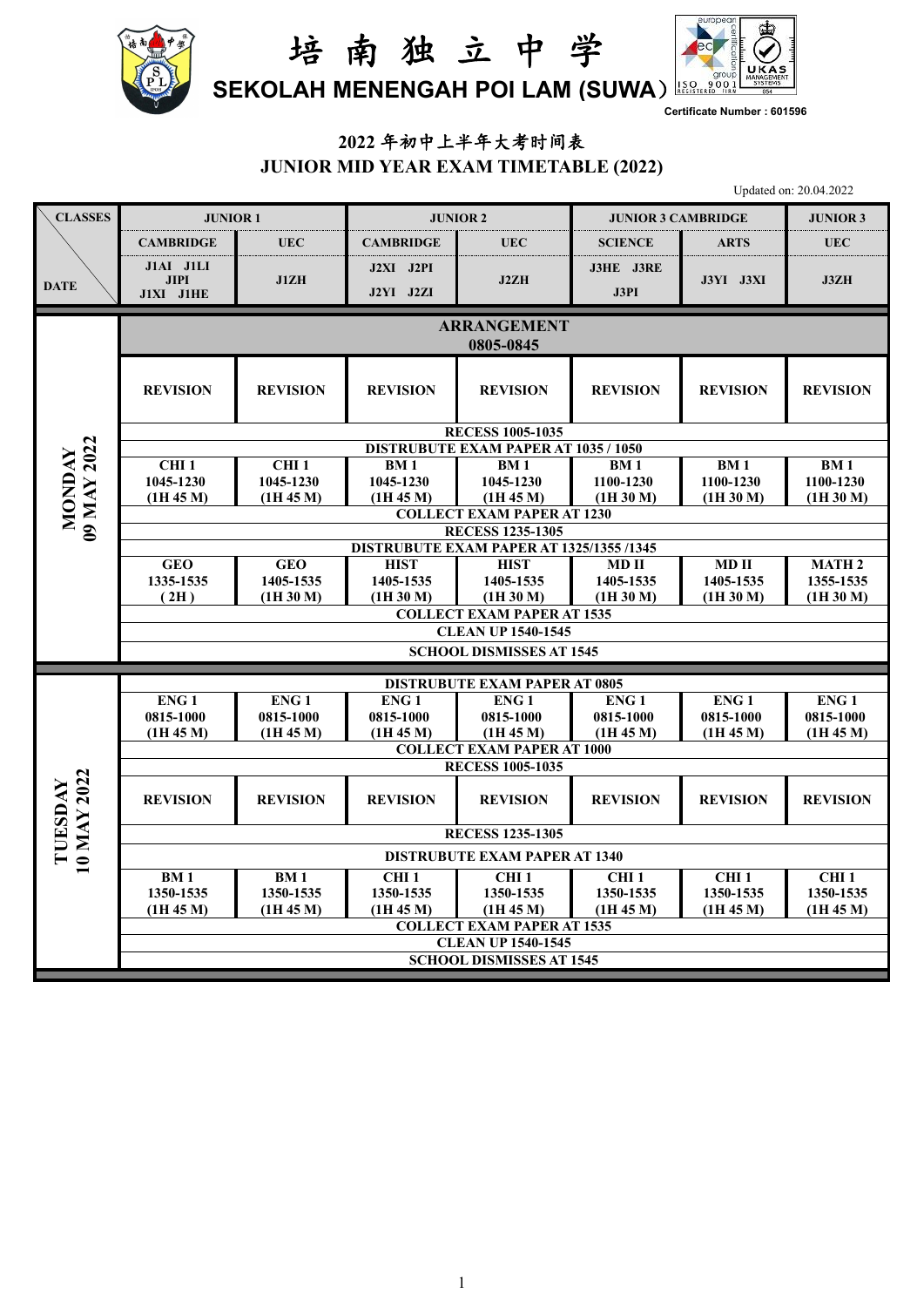



**Certificate Number : 601596**

# **2022** 年初中上半年大考时间表 **JUNIOR MID YEAR EXAM TIMETABLE (2022)**

Updated on: 20.04.2022

| <b>CLASSES</b>           | <b>JUNIOR 1</b>                                    |                                                                   | <b>JUNIOR 2</b>                          |                                          | <b>JUNIOR 3 CAMBRIDGE</b>                | <b>JUNIOR 3</b>                          |                                          |  |  |  |  |  |
|--------------------------|----------------------------------------------------|-------------------------------------------------------------------|------------------------------------------|------------------------------------------|------------------------------------------|------------------------------------------|------------------------------------------|--|--|--|--|--|
|                          | <b>CAMBRIDGE</b>                                   | <b>UEC</b>                                                        | <b>CAMBRIDGE</b>                         | <b>UEC</b>                               | <b>SCIENCE</b>                           | <b>ARTS</b>                              | <b>UEC</b>                               |  |  |  |  |  |
| <b>DATE</b>              | J1AI J1LI<br><b>JIPI</b><br>$J1XI$ $J1HE$          | J1ZH                                                              | J2XI J2PI<br>J2YI J2ZI                   | J2ZH                                     | J3HE J3RE<br>J3PI                        | J3YI J3XI                                | J3ZH                                     |  |  |  |  |  |
|                          | <b>DISTRUBUTE EXAM PAPER AT 0850</b>               |                                                                   |                                          |                                          |                                          |                                          |                                          |  |  |  |  |  |
|                          | <b>COMPUTER</b><br>0900-1000<br>(1H)               | <b>COMPUTER</b><br>0900-1000<br>(1H)                              | <b>COMPUTER</b><br>0900-1000<br>(1H)     | <b>COMPUTER</b><br>0900-1000<br>(1H)     | <b>COMPUTER</b><br>0900-1000<br>(1H)     | <b>COMPUTER</b><br>0900-1000<br>(1H)     | <b>COMPUTER</b><br>0900-1000<br>(1H)     |  |  |  |  |  |
|                          | <b>COLLECT EXAM PAPER AT 1000</b>                  |                                                                   |                                          |                                          |                                          |                                          |                                          |  |  |  |  |  |
|                          | <b>RECESS 1005-1035</b>                            |                                                                   |                                          |                                          |                                          |                                          |                                          |  |  |  |  |  |
| WEDNESDAY<br>11 MAY 2022 | <b>REVISION</b>                                    | <b>REVISION</b>                                                   | <b>REVISION</b>                          | <b>REVISION</b>                          | <b>REVISION</b>                          | <b>REVISION</b>                          | <b>REVISION</b>                          |  |  |  |  |  |
|                          | <b>RECESS 1235-1305</b>                            |                                                                   |                                          |                                          |                                          |                                          |                                          |  |  |  |  |  |
|                          | <b>DISTRUBUTE EXAM PAPER AT 1355</b>               |                                                                   |                                          |                                          |                                          |                                          |                                          |  |  |  |  |  |
|                          | CHI <sub>2</sub><br>1405-1535<br>(1H30M)           | CHI <sub>2</sub><br>1405-1535<br>(1H30M)                          | CHI <sub>2</sub><br>1405-1535<br>(1H30M) | CHI <sub>2</sub><br>1405-1535<br>(1H30M) | CHI <sub>2</sub><br>1405-1535<br>(1H30M) | CHI <sub>2</sub><br>1405-1535<br>(1H30M) | CHI <sub>2</sub><br>1405-1535<br>(1H30M) |  |  |  |  |  |
|                          | <b>COLLECT EXAM PAPER AT 1535</b>                  |                                                                   |                                          |                                          |                                          |                                          |                                          |  |  |  |  |  |
|                          | <b>CLEAN UP 1540-1545</b>                          |                                                                   |                                          |                                          |                                          |                                          |                                          |  |  |  |  |  |
|                          | <b>SCHOOL DISMISSES AT 1545</b>                    |                                                                   |                                          |                                          |                                          |                                          |                                          |  |  |  |  |  |
|                          | <b>DISTRUBUTE EXAM PAPER AT 0830</b>               |                                                                   |                                          |                                          |                                          |                                          |                                          |  |  |  |  |  |
|                          | ENG <sub>2</sub>                                   | ENG <sub>2</sub>                                                  | ENG <sub>2</sub>                         | ENG <sub>2</sub>                         | ENG <sub>2</sub>                         | ENG <sub>2</sub>                         | ENG <sub>2</sub>                         |  |  |  |  |  |
|                          | 0840-1000<br>(1H 20 M)                             | 0840-1000<br>(1H 20 M)                                            | 0840-1000<br>(1H 20 M)                   | 0840-1000<br>(1H 20 M)                   | 0840-1000<br>(1H 20 M)                   | 0840-1000<br>(1H 20 M)                   | 0840-1000<br>(1H 20 M)                   |  |  |  |  |  |
|                          | <b>COLLECT EXAM PAPER AT 1000</b>                  |                                                                   |                                          |                                          |                                          |                                          |                                          |  |  |  |  |  |
|                          | <b>RECESS 1005-1035</b>                            |                                                                   |                                          |                                          |                                          |                                          |                                          |  |  |  |  |  |
|                          | <b>REVISION</b>                                    | <b>REVISION</b>                                                   | <b>REVISION</b>                          | <b>REVISION</b>                          | <b>REVISION</b>                          | <b>REVISION</b>                          | <b>REVISION</b>                          |  |  |  |  |  |
|                          | <b>RECESS 1235-1305</b>                            |                                                                   |                                          |                                          |                                          |                                          |                                          |  |  |  |  |  |
|                          | DISTRUBUTE EXAM PAPER AT 1255 / 1325 / 1355 / 1405 |                                                                   |                                          |                                          |                                          |                                          |                                          |  |  |  |  |  |
| 12 MAY 2022<br>THURSDAY  | <b>GS</b><br>1335-1535                             | GS <sub>1</sub><br>1305-1415<br><b>GS</b><br>(1H10M)<br>1335-1535 | GS <sub>1</sub><br>1305-1415<br>(1H10M)  | <b>HIST</b><br>1405-1535                 | <b>HIST</b><br>1405-1535                 | <b>HIST</b><br>1405-1535                 |                                          |  |  |  |  |  |
|                          | GS <sub>2</sub><br>(2H)<br>1415-1535<br>(1H 20M)   | (2H)                                                              | GS <sub>2</sub><br>1415-1535<br>(1H 20M) | (1H30M)                                  | (1H30M)                                  | (1H 30M)                                 |                                          |  |  |  |  |  |
|                          | <b>COLLECT EXAM PAPER AT 1535</b>                  |                                                                   |                                          |                                          |                                          |                                          |                                          |  |  |  |  |  |
|                          |                                                    | <b>CLEAN UP 1540-1545</b>                                         |                                          |                                          |                                          |                                          |                                          |  |  |  |  |  |
|                          | <b>SCHOOL DISMISSES AT 1545</b>                    |                                                                   |                                          |                                          |                                          |                                          |                                          |  |  |  |  |  |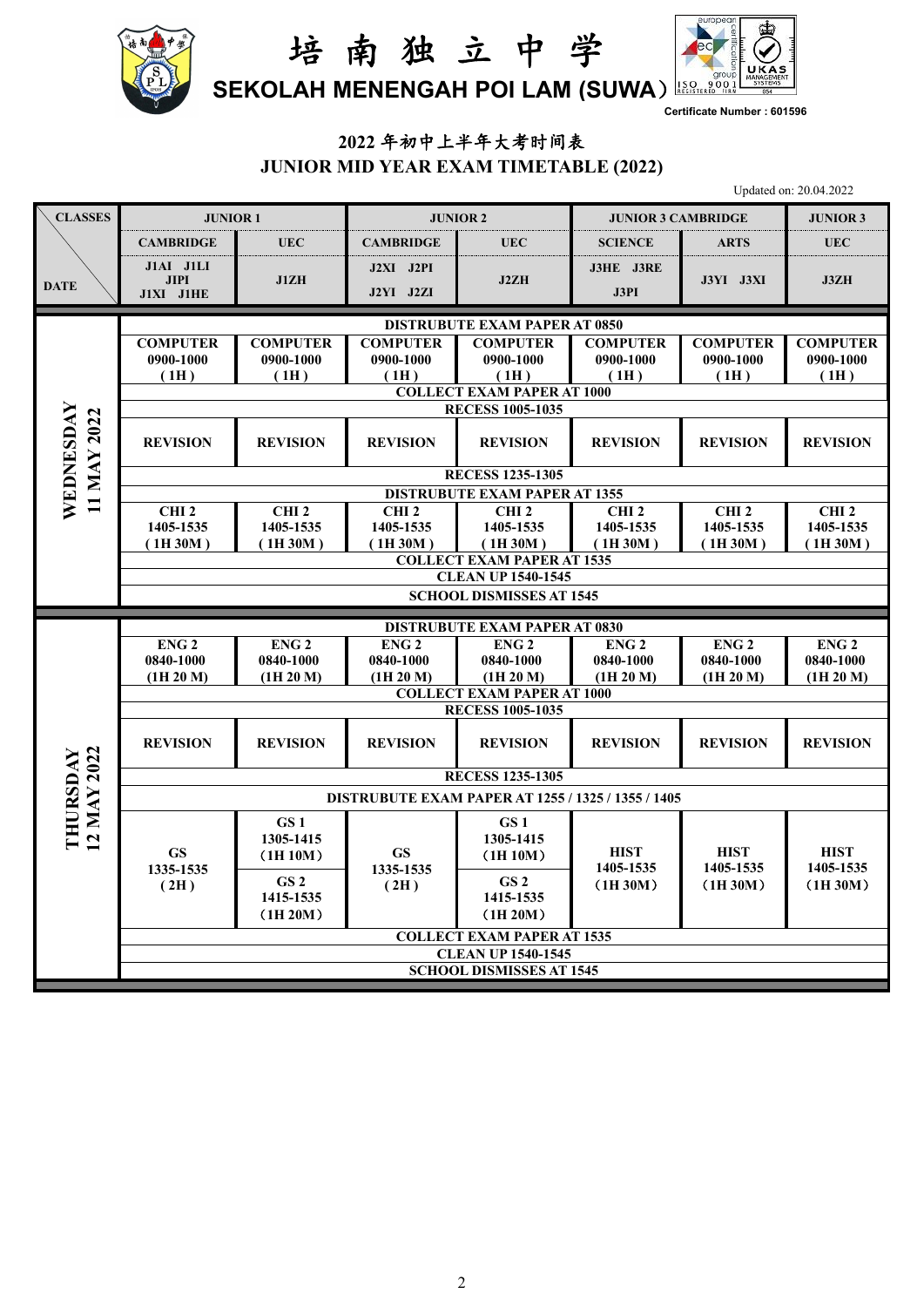



**Certificate Number : 601596**

# **2022** 年初中上半年大考时间表 **JUNIOR MID YEAR EXAM TIMETABLE (2022)**

|                              |                                                                  |                              |                         |                                                              |                           |                               | Updated on: 20.04.2022       |  |  |  |  |
|------------------------------|------------------------------------------------------------------|------------------------------|-------------------------|--------------------------------------------------------------|---------------------------|-------------------------------|------------------------------|--|--|--|--|
| <b>CLASSES</b>               | <b>JUNIOR 1</b>                                                  |                              |                         | <b>JUNIOR 2</b>                                              | <b>JUNIOR 3 CAMBRIDGE</b> | <b>JUNIOR 3</b>               |                              |  |  |  |  |
|                              | <b>CAMBRIDGE</b>                                                 | <b>UEC</b>                   | <b>CAMBRIDGE</b>        | <b>UEC</b>                                                   | <b>SCIENCE</b>            | <b>ARTS</b>                   | <b>UEC</b>                   |  |  |  |  |
| <b>DATE</b>                  | J1AI J1LI<br><b>JIPI</b><br>J1XI J1HE                            | J1ZH                         | J2XI J2PI<br>J2YI J2ZI  | J2ZH                                                         | J3HE J3RE<br>J3PI         | <b>J3YI J3XI</b>              | J3ZH                         |  |  |  |  |
|                              |                                                                  |                              |                         | <b>DISTRUBUTE EXAM PAPER AT 0850</b>                         |                           |                               |                              |  |  |  |  |
|                              | <b>MML</b>                                                       | <b>MML</b>                   | <b>MML</b>              | <b>MML</b>                                                   | <b>MML</b>                | <b>MML</b>                    | <b>MML</b>                   |  |  |  |  |
|                              | 0900-1000<br>(1H)                                                | 0900-1000<br>(1H)            | 0900-1000<br>(1H)       | 0900-1000<br>(1H)                                            | 0900-1000<br>(1H)         | 0900-1000<br>(1H)             | 0900-1000<br>(1H)            |  |  |  |  |
|                              |                                                                  |                              |                         | <b>COLLECT EXAM PAPER AT 1000</b>                            |                           |                               |                              |  |  |  |  |
|                              | <b>RECESS 1005-1035</b>                                          |                              |                         |                                                              |                           |                               |                              |  |  |  |  |
| 13 MAY 2022<br>FRIDAY        | <b>REVISION</b>                                                  | <b>REVISION</b>              | <b>REVISION</b>         | <b>REVISION</b>                                              | <b>REVISION</b>           | <b>REVISION</b>               | <b>REVISION</b>              |  |  |  |  |
|                              | <b>RECESS 1235-1305</b>                                          |                              |                         |                                                              |                           |                               |                              |  |  |  |  |
|                              | DISTRUBUTE EXAM PAPER AT 1255 / 1335 / 1325 / 1355               |                              |                         |                                                              |                           |                               |                              |  |  |  |  |
|                              | MD <sub>1</sub><br>1405-1505                                     | MD <sub>1</sub><br>1345-1505 | <b>GEO</b><br>1305-1505 | <b>GEO</b><br>1335-1505                                      | <b>CHEM</b><br>1305-1505  | <b>ECONOMICS</b><br>1305-1505 | <b>MATH1</b><br>1345-1505    |  |  |  |  |
|                              | (1H)                                                             | (1H 20M)                     | (2H)                    | (1H 30M)                                                     | (2H)                      | (2H)                          | (1H 20M)                     |  |  |  |  |
|                              | <b>COLLECT EXAM PAPER AT 1505</b>                                |                              |                         |                                                              |                           |                               |                              |  |  |  |  |
|                              | <b>SCHOOL DISMISSES AT 1505</b>                                  |                              |                         |                                                              |                           |                               |                              |  |  |  |  |
| 16 MAY 2022<br><b>MONDAY</b> | <b>HARI WESAK</b>                                                |                              |                         |                                                              |                           |                               |                              |  |  |  |  |
|                              |                                                                  |                              |                         | <b>DISTRUBUTE EXAM PAPER AT 0755/0835</b>                    |                           |                               |                              |  |  |  |  |
|                              | BM <sub>2</sub>                                                  | BM <sub>2</sub>              | BM <sub>2</sub>         | BM <sub>2</sub>                                              | PHY                       | ACC                           | GEO <sub>1</sub>             |  |  |  |  |
|                              | 0845-1000<br>(1H15M)                                             | 0845-1000<br>(1H15M)         | 0845-1000<br>(1H15M)    | 0845-1000<br>(1H15M)                                         | 0800-1000<br>(2H)         | 0800-1000<br>(2H)             | 0800-1000<br>(2H)            |  |  |  |  |
|                              |                                                                  |                              |                         | <b>COLLECT EXAM PAPER AT 1000</b>                            |                           |                               |                              |  |  |  |  |
|                              | <b>RECESS 1005-1035</b>                                          |                              |                         |                                                              |                           |                               |                              |  |  |  |  |
|                              | <b>REVISION</b>                                                  | <b>REVISION</b>              | <b>REVISION</b>         | <b>REVISION</b>                                              | <b>REVISION</b>           | <b>REVISION</b>               | <b>REVISION</b>              |  |  |  |  |
|                              |                                                                  | <b>RECESS 1235-1305</b>      |                         |                                                              |                           |                               |                              |  |  |  |  |
|                              | DISTRUBUTE EXAM PAPER AT 1255 / 1325 / 1335 / 1355 / 1405 / 1425 |                              |                         |                                                              |                           |                               |                              |  |  |  |  |
| TUESDAY<br>17 MAY 2022       |                                                                  |                              |                         |                                                              |                           |                               | GS1                          |  |  |  |  |
|                              | <b>HIST</b>                                                      | <b>HIST</b>                  | MD <sub>1</sub>         | MD1                                                          | AM                        | <b>B.STUDIES</b>              | 1305-1415<br>(1H 10M)        |  |  |  |  |
|                              | 1405-1535<br>(1H 30M)                                            | 1405-1535<br>(1H 30M)        | 1435-1535<br>(1H)       | 1415-1535<br>(1H 20M)                                        | 1405-1535<br>(1H 30M)     | 1335-1535<br>(2H)             | GS2<br>1415-1535<br>(1H 20M) |  |  |  |  |
|                              |                                                                  |                              |                         | <b>COLLECT EXAM PAPER AT 1535</b>                            |                           |                               |                              |  |  |  |  |
|                              |                                                                  |                              |                         | <b>CLEAN UP 1540-1545</b><br><b>SCHOOL DISMISSES AT 1545</b> |                           |                               |                              |  |  |  |  |